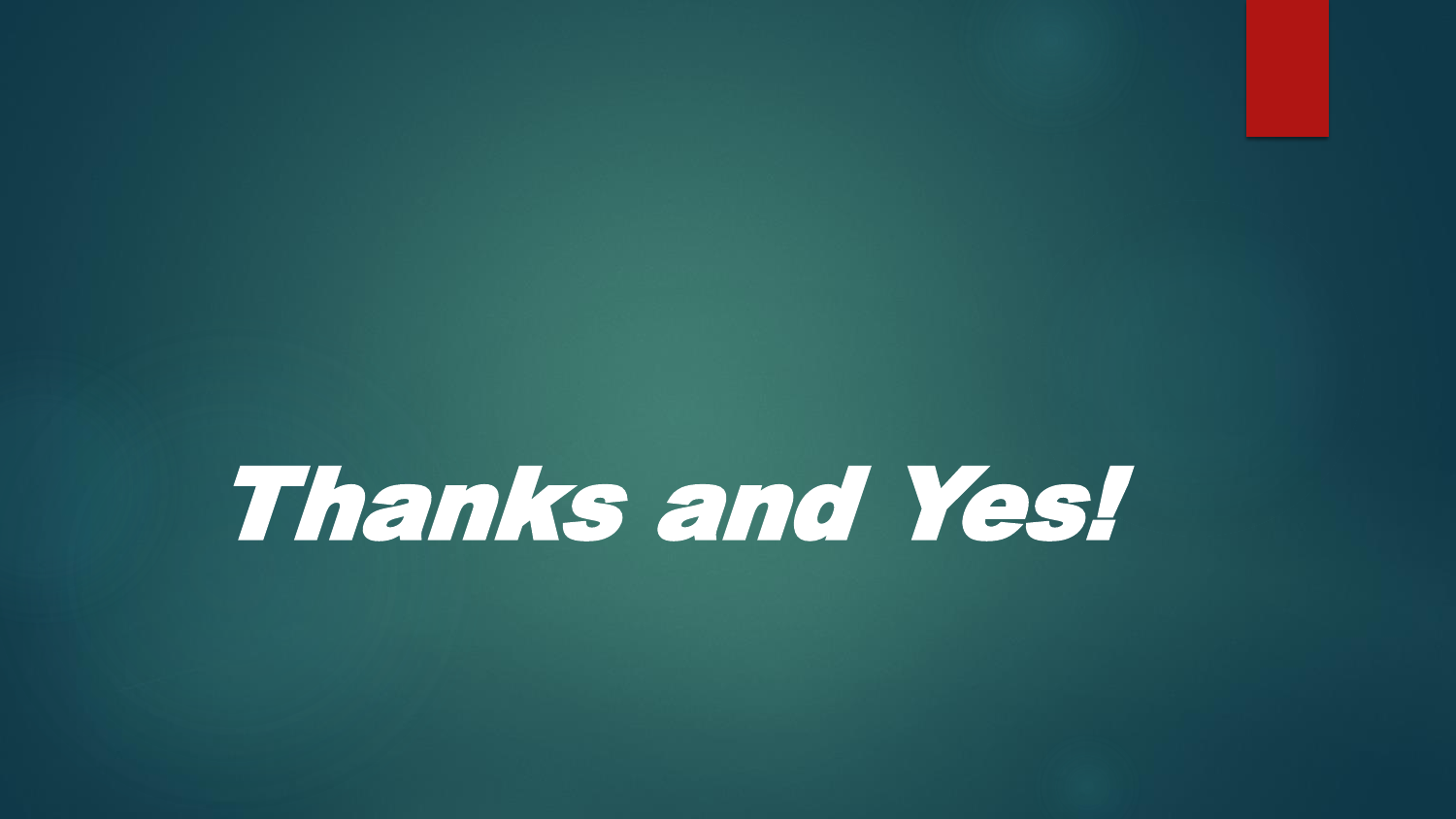# **"For all that has been, Thanks.**

# **For all that shall be, Yes."**

Dag Hammarskjold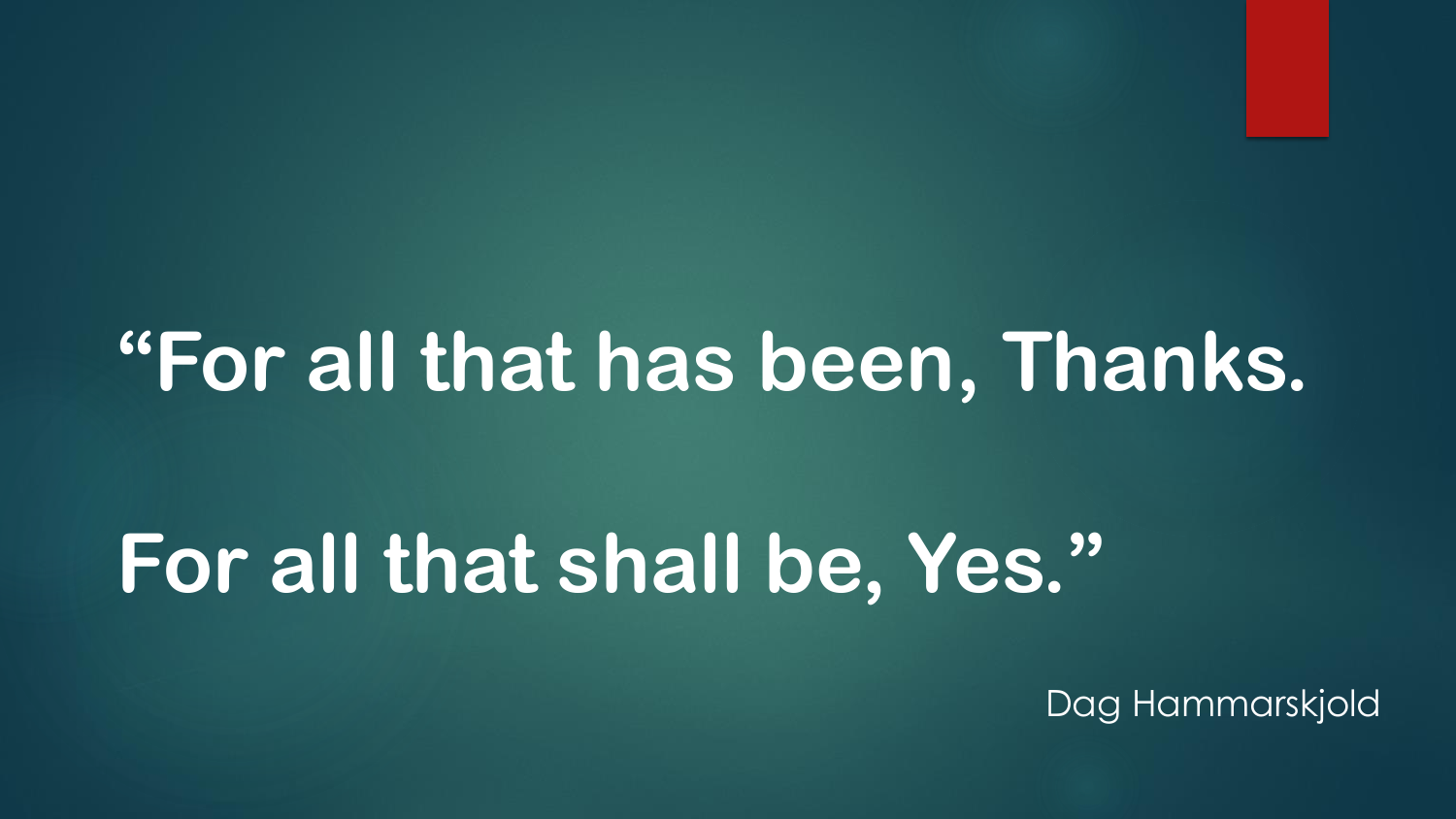## "For all that has been, Thanks!"

- **My experiences of the Chapter**
- The things, experiences, persons that I am thankful for?
- The blessings that I am going to take back with me?
- The moments when I was enriched and empowered?
- The blessings that I want to share with my confrères?
- **The call to grow in fidelity to my vocation?**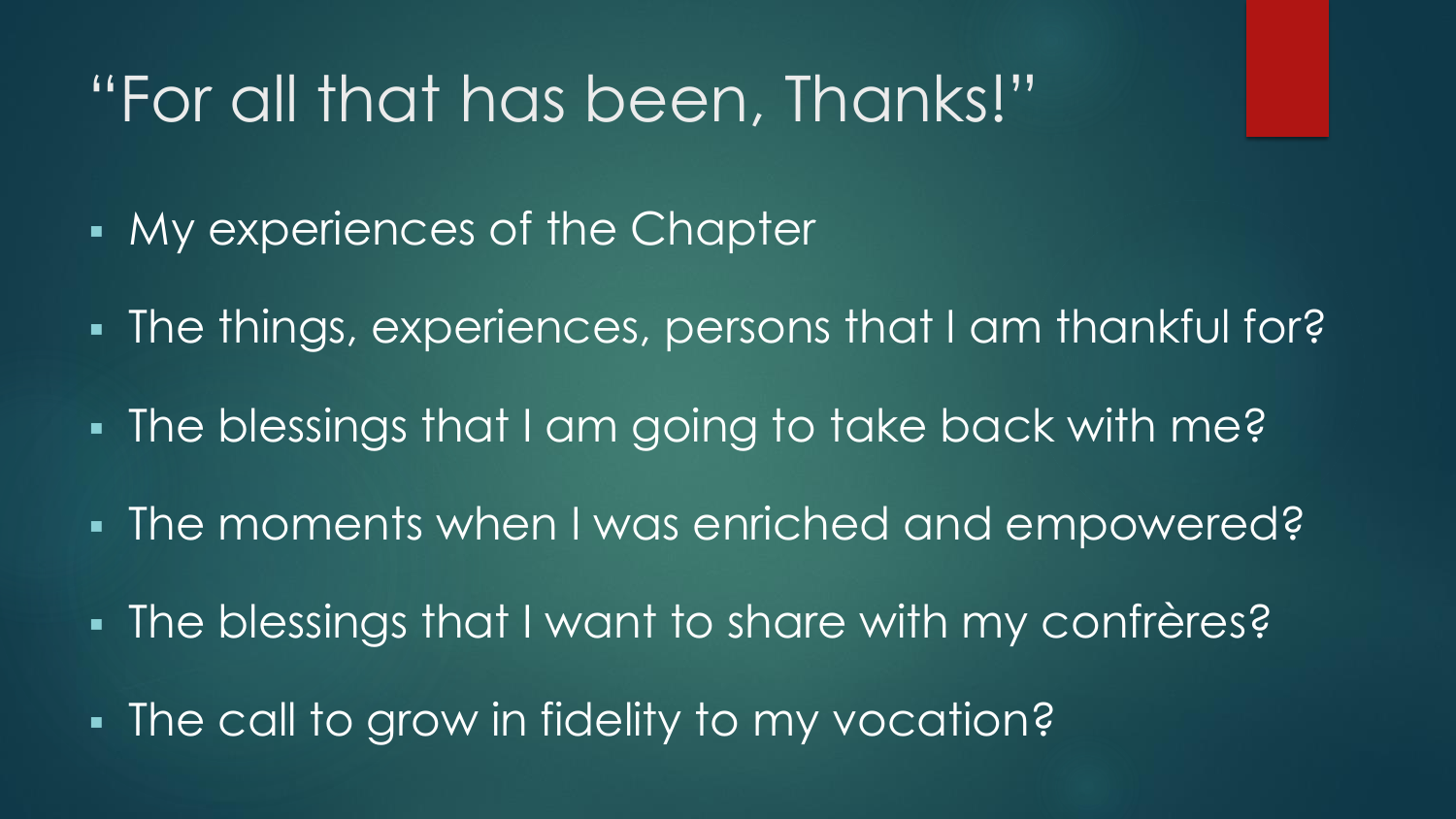### "For all that shall be, Yes."

You are the "stewards" of God's people. A privilege, but also a responsibility. Steward: a servant to whom the master entrusts a responsibility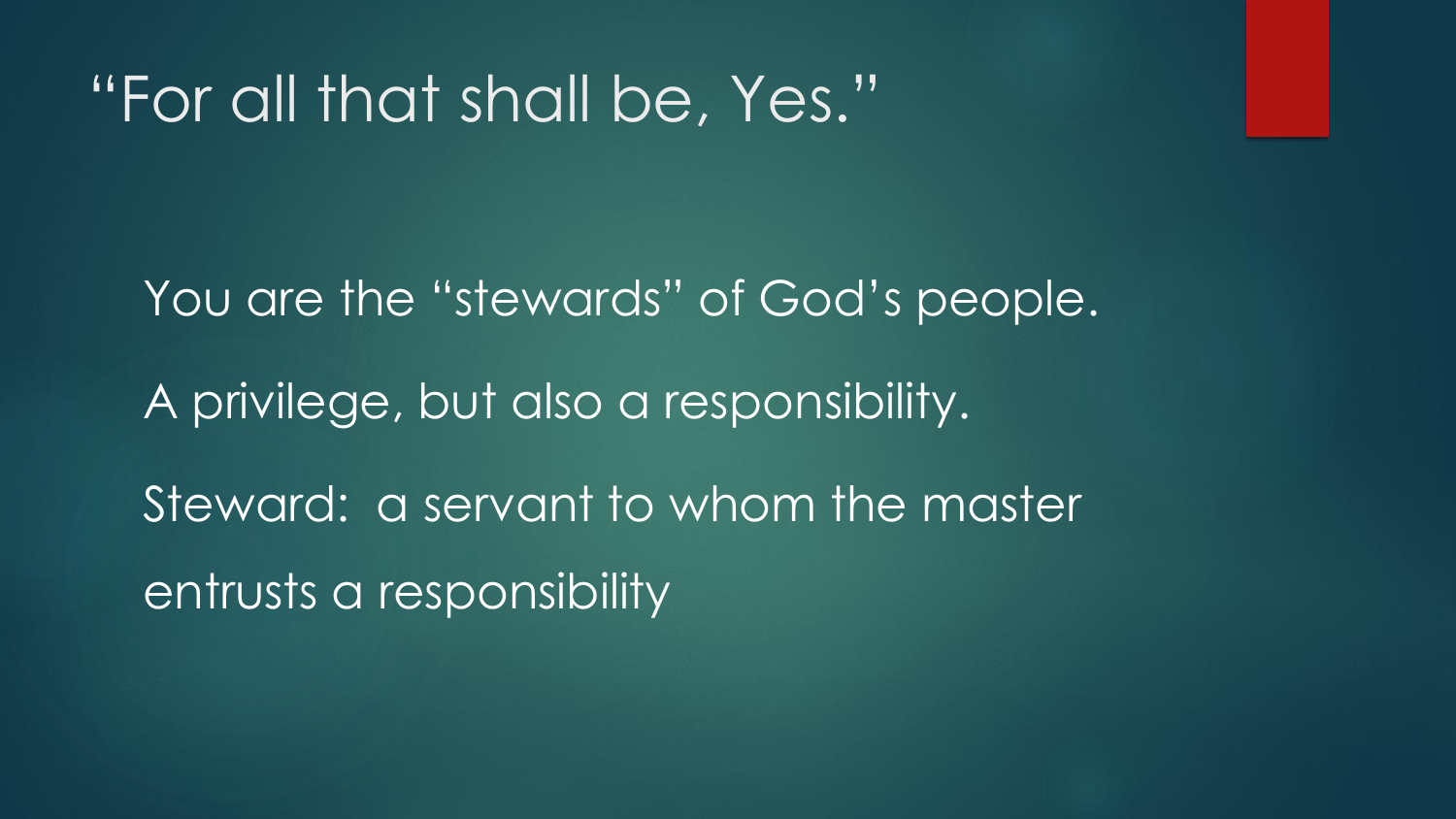Who is the faithful and wise manager, whom the master puts in charge of his servants to give them their food allowance at the proper time? It will be good for that servant whom the master finds doing so when he returns. Truly I tell you, he will put him in charge of all his possessions.

But suppose the servant says to himself, 'My master is taking a long time in coming,' and he then begins to beat the other servants, both men and women, and to eat and drink and get drunk. The master of that servant will come on a day when he does not expect him and at an hour he is not aware of. He will cut him to pieces and assign him a place with the unbelievers.

Lk 12: 41 – 46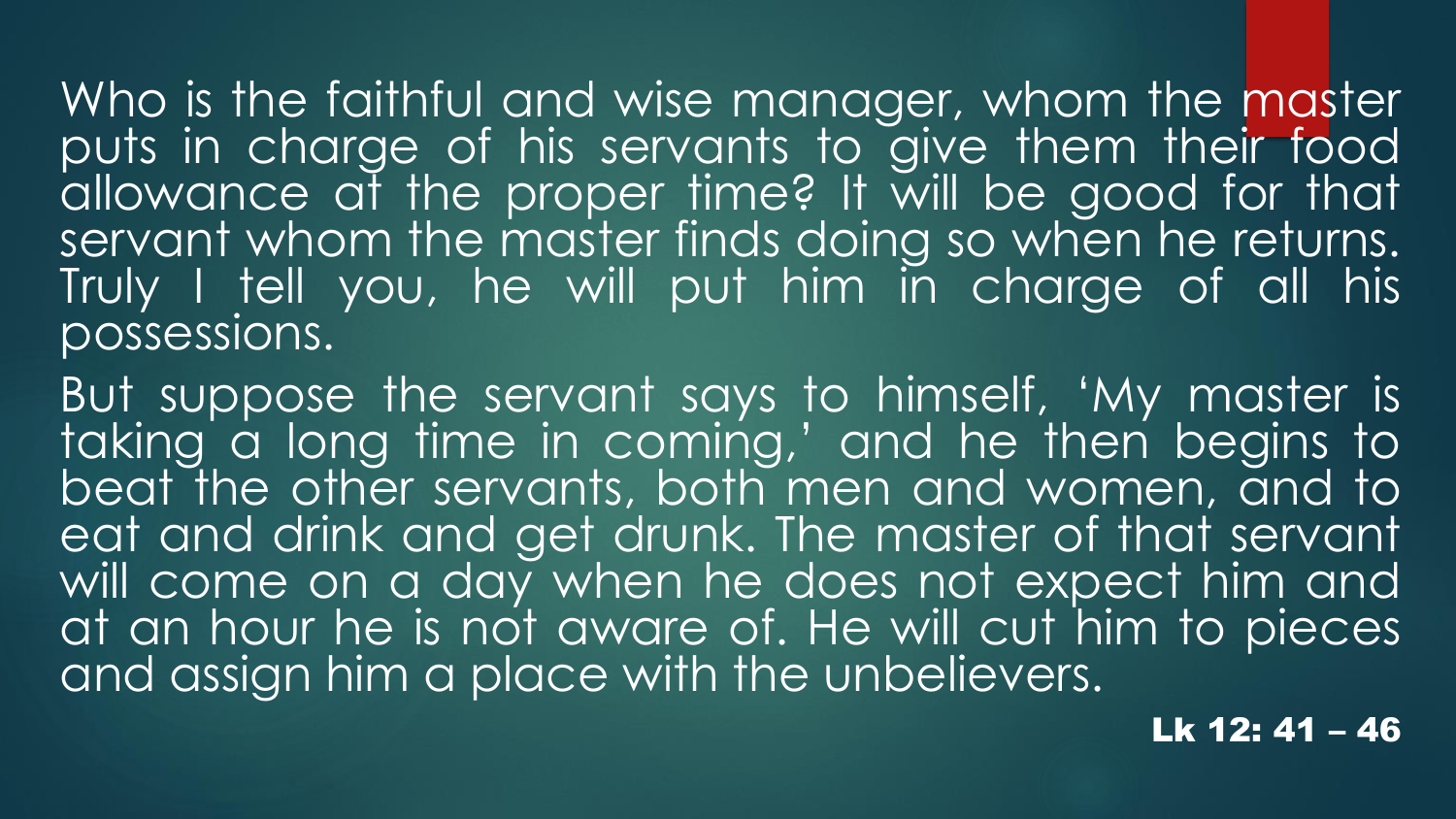#### We are the stewards of God's people

He says to us: "I have given you a job to do – now do it … responsibly, intelligently, respectfully!"

The Lord promises us his Spirit.

He assures us that he will walk with us.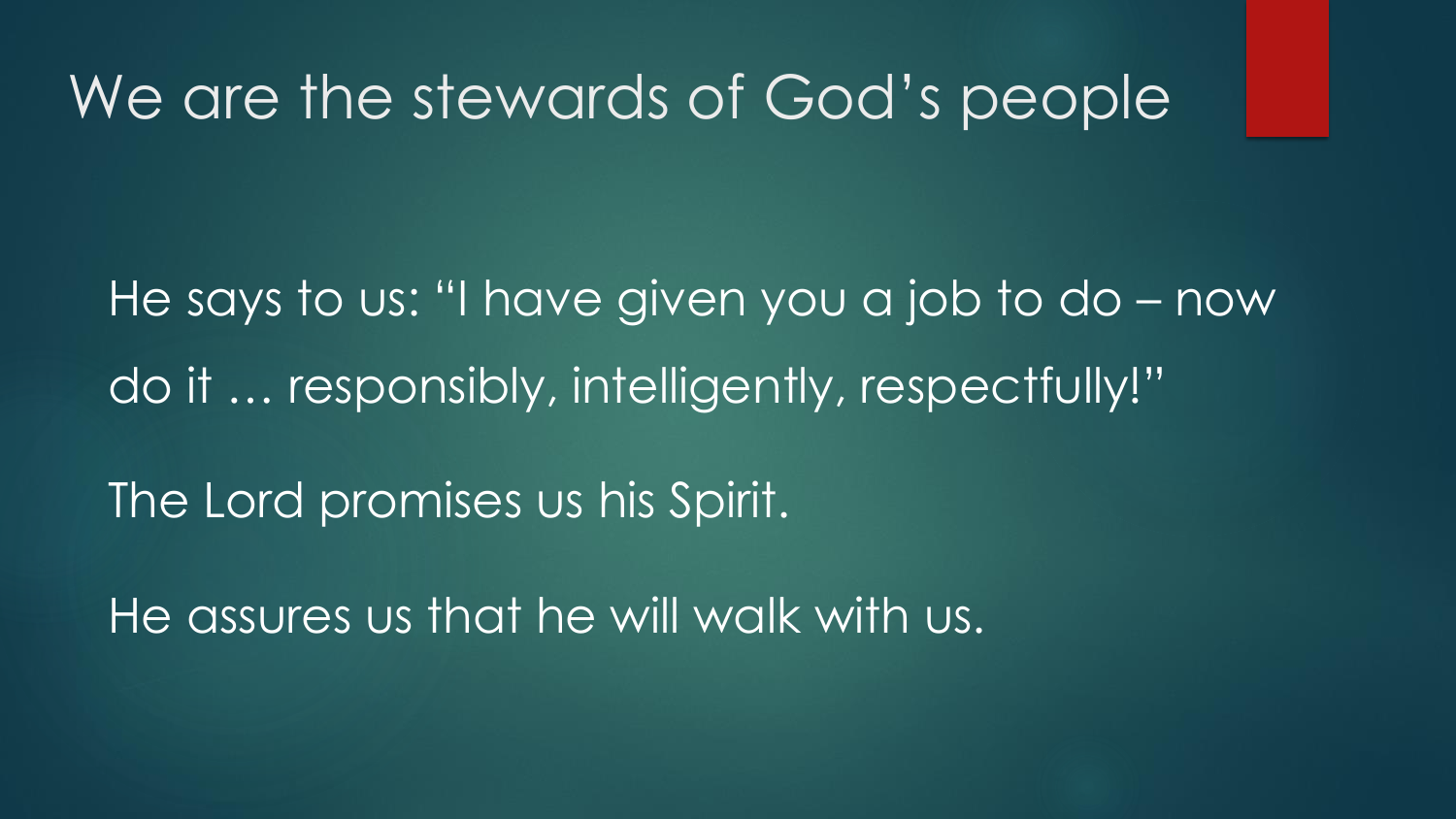#### We are the stewards of God's people

Parable of the talents: Mt 25: 14 – 30

The Lord wants us to be responsible in carrying out the task entrusted to us.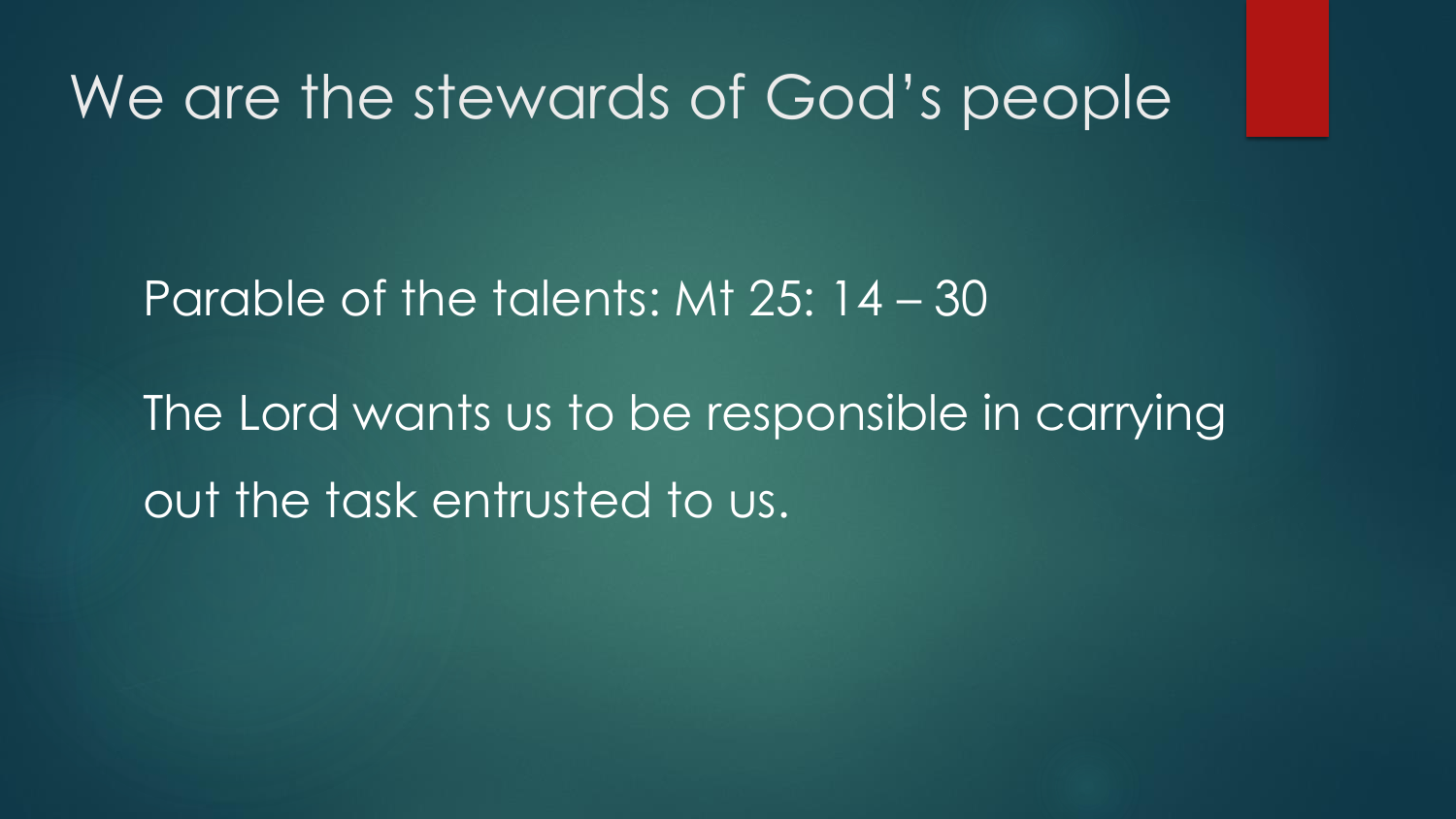The word of the Lord came through the prophet Haggai: 'Speak to Zerubbabel, governor of Judah, to Joshua, the high priest, and to the remnant of the people. But now be strong, Zerubbabel," declares the Lord. "Be strong, Joshua, the high priest. Be strong, all you people of the land," declares the Lord, "and work. For I am with you," declares the Lord Almighty. "And my Spirit remains among you. Do not fear."

Haggai 2: 1 – 5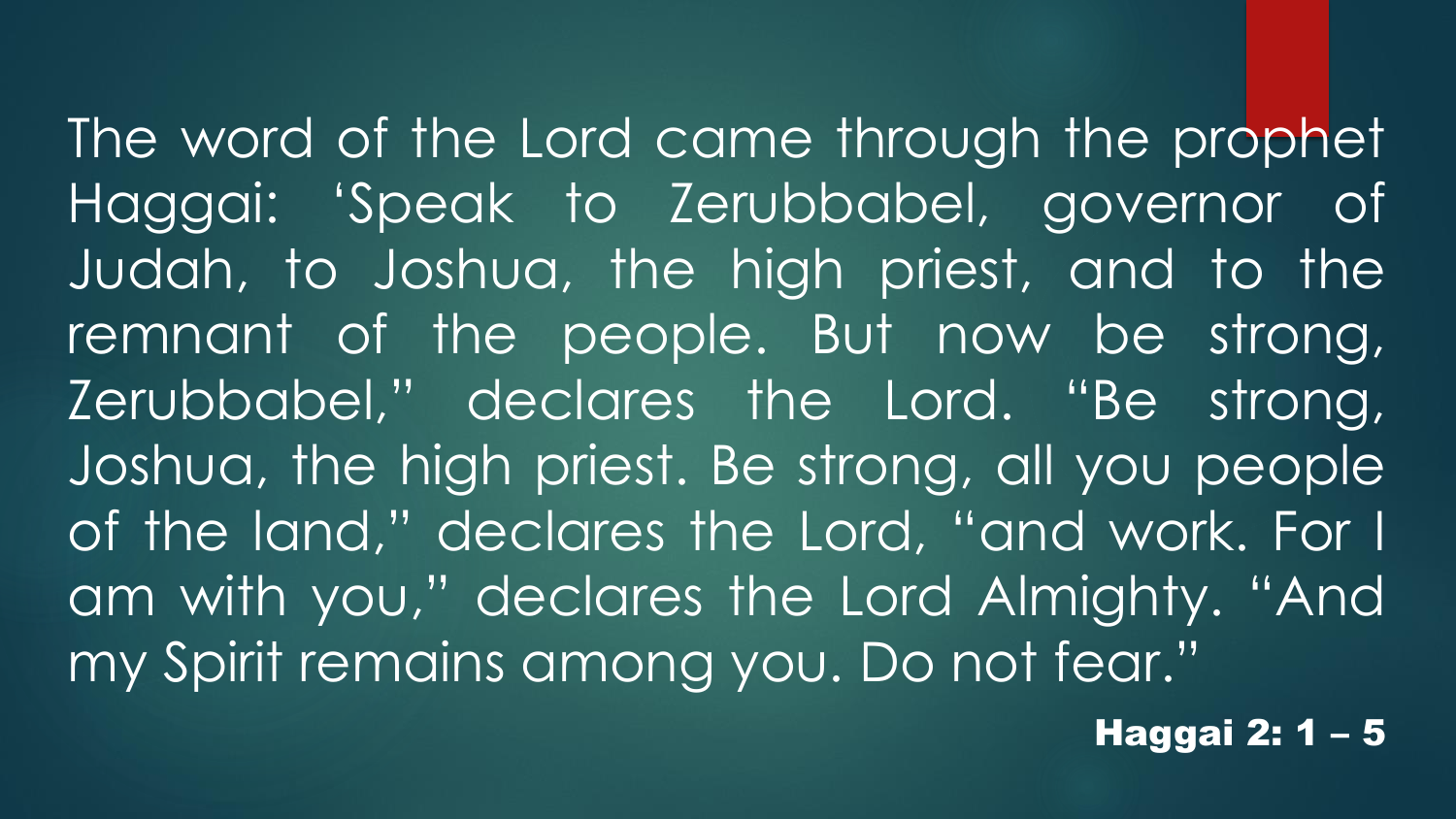## For all that shall be, yes!

Danger of discouragement Our hearts go "in" and "down" Prophet says: Stop looking at the negative. To work! Remember that God is working with you. "Be strong – Do not fear!"